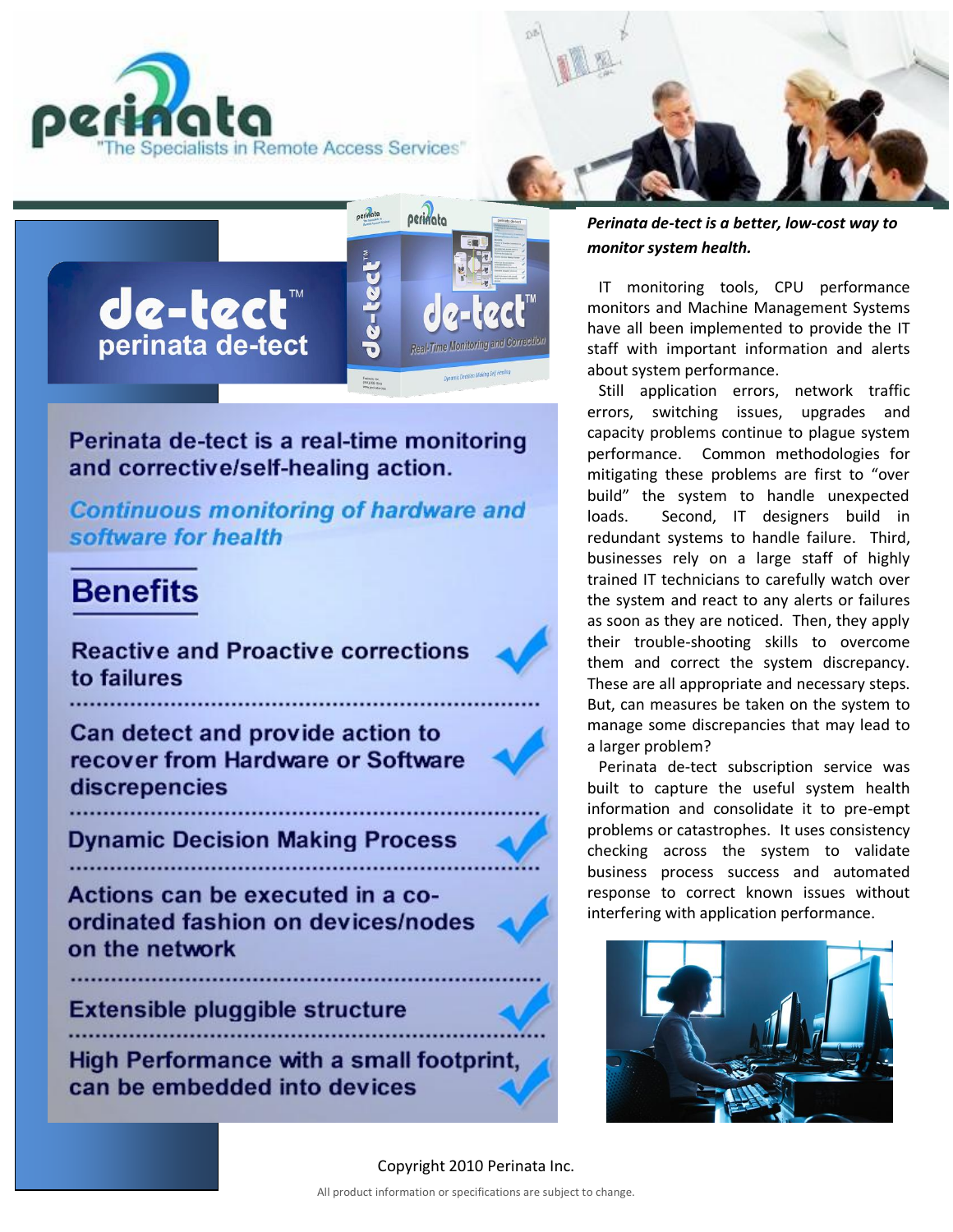# How does perinata de-tect Work?

**Perinata De-tect** provides a distributed architecture with Server and Agent.

**The Detect Server** is a J2EE application server based enterprise application. It provides the following management functions:

**The De-tect Agent** is a scalable device management agent that can reside at the target location on a pc and can run on many operating systems. It acts as an extension to the iDEAS $<sub>m</sub>$  server to</sub> implement the new process management strategy. The iDEAS $<sub>m</sub>$  agent can:</sub>

- 1. Device connectivity management
- 2. Remote device access
- 3. Remote device management
- 4. Presentation extensibility
- 5. Policy management for authentication
- 6. Scheduler for device operations

*Logical components* 

The diagram above gives an overview of the logical components in the De-tect Server.

- 1. Reside on a device
- 2. Provide a device control protocol for management
- 3. Provide extensible command definition interface
- 4. Provide wrapper support for perl scripts or other pre-existing programmed calls
- 5. Provide means for simple decisions to be implemented as Tasks
- 6. Scheduler for local job

*Logical components* 

This diagram gives an overview of the logical components in the IDEAS Agent.





The De-tect server components are described below:

- 1. **Command Modeler**: The command modeler provides a format for defining new device and command definitions. 2. **Request Broker:** Request broker is a task manager. 1. **Agent Shell**: This is invoked from command like to enable telnet integration. This communicates the protocol inputs with the Agent daemon. This also provides means to upload new Operation definitions and software updates from the server.
- It is used for starting, monitoring and terminating task instances.
- 3. **Tasks:** Tasks are basic unit of operations defined in De-tect. *The task can execute any operation defined on any device in the system.*
- 4. **Device Protocol:** The module that provides means to send and receive concise commands to the Detect Agent in the device. 1. **Device Protocol:** This is the client counterpart for the server Device protocol module.
- 5. **Decision Tree:** The module that implements the rules for deciding the next step when an error occurs. 2. **Daemon Communication:** This module provides communication with the Daemon. This communication may be in form of binary packets.
- 6. **System Model:** The set of objects that provide abstraction for the presentation layer. 3. **Command Modeler:** This module provides a way to define and load new commands into agent. This can be typically implemented as a dynamic library loader.
- 7. **Code Framework Objects:** These objects implement code frame objects like Event, event correlator, generic command, device and workflow for the server. 4. **OS interface:** This module provides integration with the Operating system for automatic restart upon crash etc.
- 8. **Scheduler:** The scheduler is responsible for scheduling one time and repetitive tasks actions like backup monitoring etc. 5. **Scheduler**: The scheduler is responsible for scheduling one time and repetitive tasks actions like backup monitoring etc.
- 9. **Presentation layer:** This layer consists of set of JSPs and HTML that implement the user interface for the server.
- 10. **Policy engine:** The policy engine records and disseminates policy for the system. Parameters can be set to control behavior of the server.
- 11. **AAA:** this module provides authentication, authorization and accounting for users defined in the system. Fine grain user authorizations can be provided if so desired.
- 12. **Consistency Checker:** This module keeps track of the configurations at each of the system.
- 13. **Reporting:** This module provides means for generating reports from the server. 14. **External Integration:** This module exposes select 9. **Tasks:** Tasks are the basic unit of operations defined in De-tect framework. A task can be to restart and monitor a backup job. It can be used for executing a diagnostic command etc. The task can execute any operation defined on any device in the system.
- interfaces of the Framework APIs for integration with external applications like Remedy etc.

Copyright 2010 Perinata Inc. All product information or specifications are subject to change.

## AAA To suppor<br>staff (web<br>interface) Consistenc<br>Checker Reporting Externa

ntegratio

The Agent consists of two separate executables:

2. **Agent Daemon**: This is the core Agent. This continuously runs in the device and executes commands and returns results to the Agent client.

The logical components are described below:

- 6. **Request Broker:** Request broker is a task manager. It is used for starting, monitoring and terminating task instances.
	- 7. **S/W updater:** This module is used for updating the agent software automatically.
	- 8. **Message queues:** When network limitations do not allow "push" messaging, diagnostic results or results of scheduled jobs cannot be immediately conveyed to the server. The results and events generated are temporarily stored in the message queue awaiting the next contact, or "pull" from server.

10. **RSH, Perl Scripts:** these are collection of scripts to provide some avenues for tweaking the operation of commands if commands are chosen to be implemented via perl scripts.